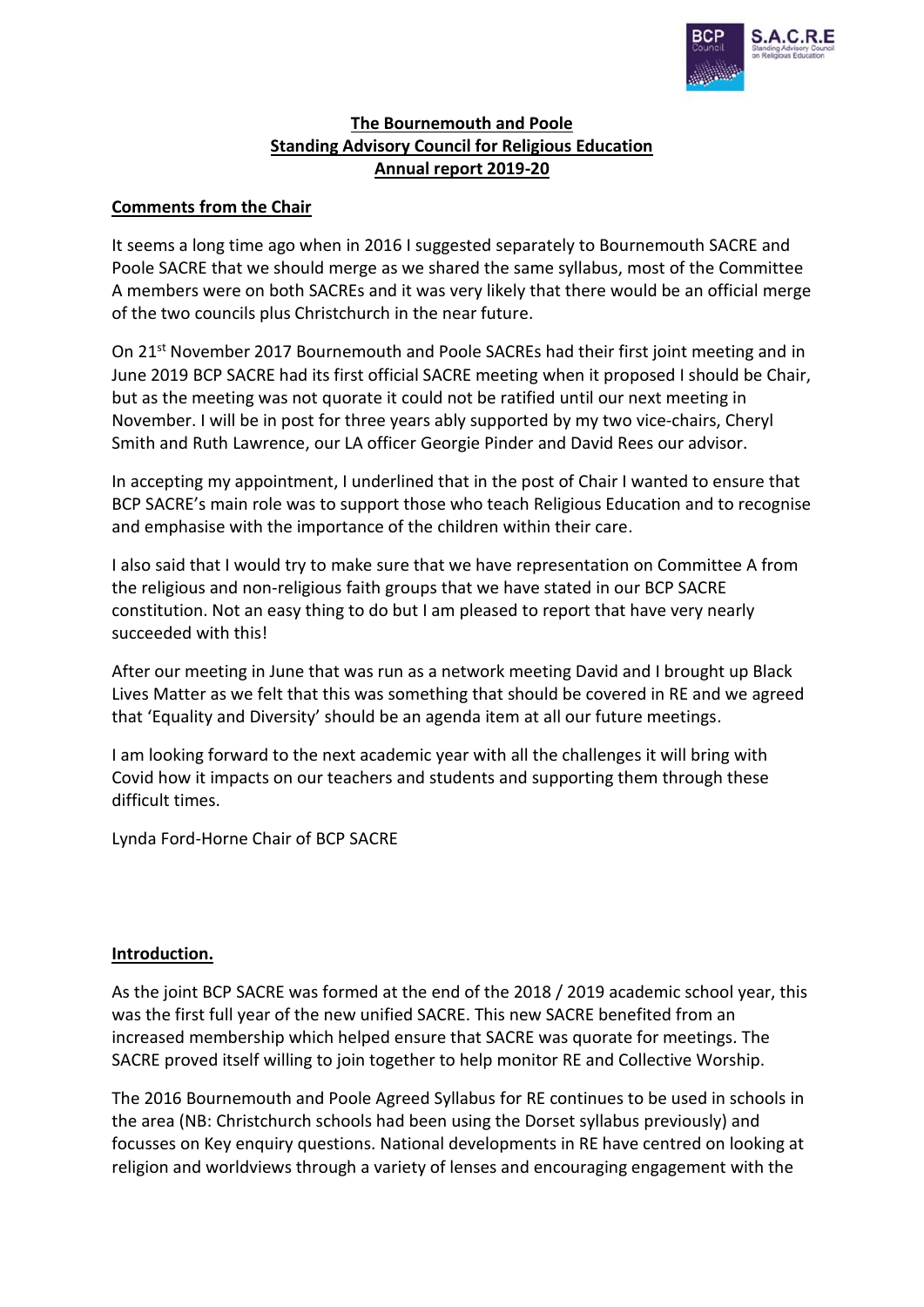

voice of the believer and understanding the lived experience. World events show how important it is for children to ask challenging questions, developing understanding, empathy and respect for those around them and in the wider world.

SACRE is aware that the agreed syllabus will need to be reviewed soon and will form a syllabus conference to decide on how to proceed. It is thought that the SACRE will encourage a locally determined syllabus and will include teacher consultation as an essential part of the process.

BCP SACRE attempts to keep in touch with schools and teachers and tailors its yearly action plan to meet and support their needs in its aim to keep improving RE learning across the region. BCP SACRE listens to teachers whenever possible through the teacher representatives and presentations to SACREs about issues such as connecting with teachers on social media or through different networks The SACRE adviser is in regular contact with the regional RE ambassadors arranged via NATRE and the proposed 'hub practitioners' operating out of the Salisbury diocese should offer more opportunities to share and develop excellent practice.

SACRE continues to try to look for resources locally, nationally and online which will help further improve the teaching of high-quality RE. Some of these ideas are disseminated through a SACRE supported newsletter

BCP SACRE are committed to progressing RE across the region, believing this subject to have major significance to children and young people's development, both personal and academic. A budget is provided to ensure SACRE has some scope on how to fulfil its monitoring and supporting remit.

Bournemouth and Poole SACRE met once each term as required (on Wednesday November 13<sup>th</sup>, 2019 at Twynham school Christchurch, Thursday 5<sup>th</sup> March 2020 at Bishop Aldhelm's Primary School, Poole and Monday 29<sup>th</sup> June 2020. This meeting was held virtually due to the Covid -19 pandemic and was labelled a network rather than a full SACRE meeting.

BCP SACRE is currently supported by David Rees an independent RE adviser who was previously a secondary RE leader in Poole. The adviser brings an action plan to each meeting and SACRE discusses the direction for the next year. BCP SACRE is keen to reach out to teachers and is looking to keep informed about teacher networks involving many different agencies including the Salisbury diocese, regional ambassadors and existing excellent teachers in the area.

## **Key Events**

The work of SACRE this year was adapted to respond to the challenging times for schools, businesses and families in the wake of the Covid-19 pandemic which saw a national lockdown starting in early March 2020. This resulted in the Summer term becoming virtual. SACRE is pleased that their crucial work of supporting schools was able to continue and the introduction of a SACRE newsletter has meant that SACRE could reach out more than previously. Hopefully, this layer of support can continue from now on.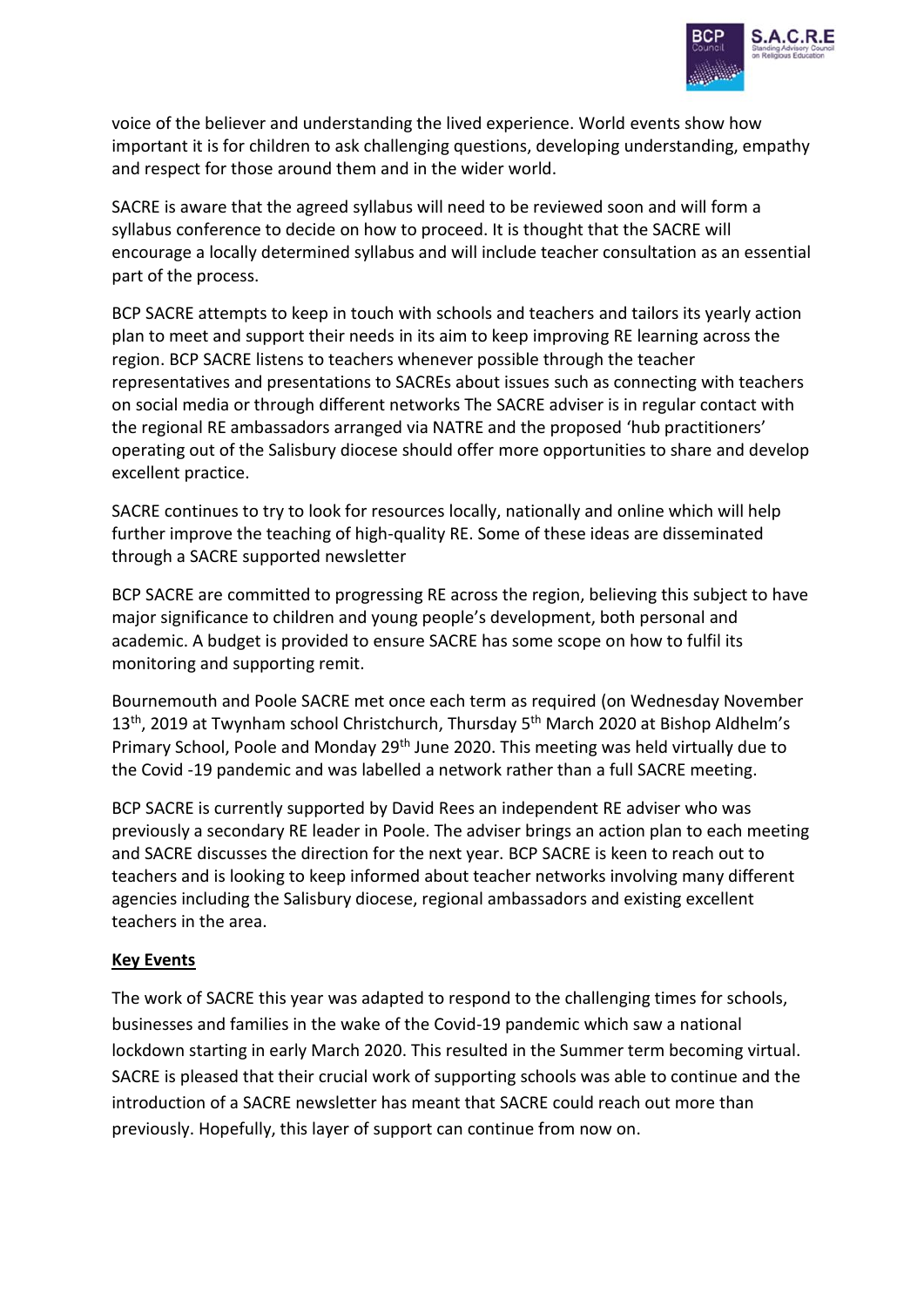

After the success of the SACRE organised events last year (SACRE member's training day and RE Teachers Conference both in June 2019) it was hoped that similar events could be planned. Sadly, the pandemic prevented any face to face events form taking place. SACRE is committed to providing events again and will consider virtual conferences if the local situation deems it necessary. Through the greater usage of different virtual platforms, the capacity is available to reach out to teachers and offer guidance, support and continuing professional development opportunities. As always these events will feature local expertise and focus on teaching and learning activities.

# Collective Worship Guidance

The Collective Worship guidance written and circulated to Bournemouth and Poole schools last year was made available to Christchurch schools too. The guidance offered information on what constitutes Collective Worship as well as offering suggestions as to how to deliver and resource it effectively. This guidance remains relevant and will be reviewed as and when necessary.

## Black Lives Matter/Equality and Diversity

World events shone a bright light on inequality and as a result NASACRE produced some guidance for SACREs to help schools become more aware of issues concerning Equality and Diversity. The BCP SACRE agreed to add Equality and Diversity to each agenda and has already taken steps to ensure that SACRE is informed and able to take part in encouraging equality and challenging inequality. Steps taken have included inviting the Local Authority officer for diversity to attend SACRE meetings as well as an input being given to SACRE by a local provider of world and equality education (DEED) showcasing available projects, resources and opportunities.

## Summary of issues raised over the year

Three meetings were held during the year: Wednesday November 13th, 2019, Thursday 5th March 2020 and Monday 29th June 2020. At these meetings the following issues were discussed.

- The Annual SACRE report
- Exam results
- School support including the different networks offered
- Greater engagement between schools and faith communities
- Holocaust Memorial Day: Local events and educational resources
- Collective Worship
- The SW Advisers of RE conference at Dillington House, Somerset in March

## Exam results

Due to the Covid-19 pandemic the examination series planned was unable to run as normal, results instead were calculated using a variety of methods. This makes meaningful recording